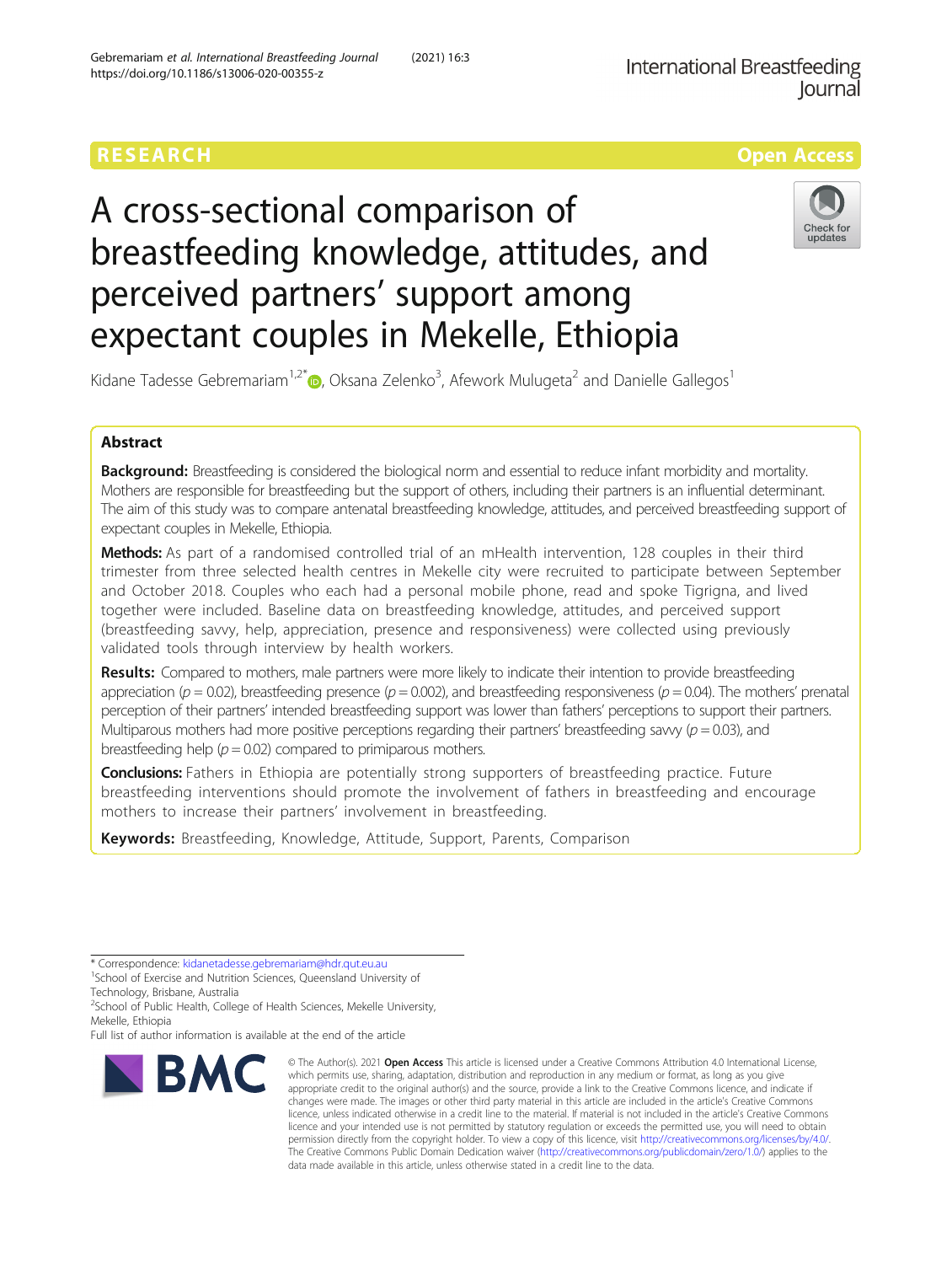# Background

Breastfeeding is the biological norm and the optimal mode for feeding infants to reduce morbidity and mortality [\[1](#page-6-0)]. Although more than 80% of neonates are "ever breastfed" globally, only 50% initiate breastfeeding (baby put to the breast within an hour of birth) [[2,](#page-6-0) [3\]](#page-6-0), and only one-third of infants are exclusively breastfed for the first 6 months of their life [\[2,](#page-6-0) [4](#page-6-0), [5\]](#page-6-0). Suboptimal infant feeding practices, including prelacteal feeding (the feeding of an infant with something other than breastmilk in the first 3 days of life), non-exclusive breastfeeding, and use of artificial infant formula contribute to 1.4 million child deaths globally [\[6\]](#page-6-0). In Ethiopia, only 60% of babies are exclusively breastfed for the first 6 months [[7\]](#page-6-0). While the Ethiopian government had set a goal of improving the level of exclusive breastfeeding to 70% by 2015, there has only been a 1 % improvement in exclusive breastfeeding rates over the last 5 years [\[8](#page-6-0)]. In Ethiopia, nonexclusive breastfeeding was the cause for significantly higher risks of neonatal [[9\]](#page-6-0) and infant [\[10\]](#page-6-0) mortality, and acute malnutrition [[11\]](#page-6-0).

Breastfeeding is a complex biological, social and cultural practice influenced by a broad array of sociodemographic, biophysical and psychosocial factors [\[12](#page-6-0)]. Psychosocial factors, including maternal intention to breastfeed, breastfeeding self-efficacy, knowledge, attitude, and social support are associated with early initiation and continued exclusive breastfeeding [\[13,](#page-6-0) [14\]](#page-6-0). Studies from low-income countries have also shown the effects of psychosocial factors on maternal behaviour to exclusively breastfeed for 6 months and to continue breastfeeding for 2 years. These findings indicated that mothers with better breastfeeding self-efficacy are knowledgeable and have positive attitudes towards breastfeeding, and those who have access to support are more likely to exclusively breastfeed for 6 months [[15](#page-6-0), [16\]](#page-6-0).

Modifiable factors, which impact maternal breastfeeding practices are primarily psychosocial components, including maternal intention to breastfeed, attitudes, selfefficacy and social support during lactation [[13\]](#page-6-0). These psychosocial factors can be potentially modified through interventions focussed on breastfeeding education and promotion [\[13](#page-6-0), [17](#page-6-0)].

Adequate support for lactating mothers is crucial to improve exclusive breastfeeding practice [[3\]](#page-6-0). According to Dennis [[18](#page-6-0)] unsupported mothers are less likely to initiate, and continue breastfeeding. Maternal breastfeeding intention is dependent on their partners' breastfeeding attitude [\[19\]](#page-6-0). Mothers' perception their partner's preference about infant feeding affects their breastfeeding practice. Mothers continue breastfeeding when their partners prefer breastfeeding conversely, mothers cease breastfeeding when their partners prefer bottle feeding [[19\]](#page-6-0). Maternal breastfeeding intention is strongly predicted by their partners' breastfeeding beliefs, which impacts on their decision to breastfeed more than their own reasons [\[20](#page-6-0)]. Fathers can support their partners by providing breastfeeding information to motivate and assist them to breastfeed, as well as providing practical support with care of additional children and housework [[21\]](#page-6-0).

A majority of the studies in Ethiopia have assessed the effect of sociodemographic characteristics of mothers on breastfeeding exclusivity [\[22](#page-6-0)–[25](#page-6-0)], with fewer addressing mothers' knowledge attitudes and self-efficacy [[16,](#page-6-0) [26](#page-7-0)]. A cross-sectional study from Ethiopia exploring involvement of fathers in breastfeeding has shown promising effects on breastfeeding practice. However, fathers' participation was affected by the maternal perception about the role of the father in breastfeeding [[27\]](#page-7-0). Works by non-government agencies in Ethiopia have identified a lack of knowledge and traditional gender roles as being limiting factors for fathers' involvement in breastfeeding [[28,](#page-7-0) [29\]](#page-7-0). Encouraging fathers' involvement in breastfeeding, as well as the provision of breastfeeding information during antenatal care, would assist them to be more supportive during breastfeeding [[30](#page-7-0)]. The understanding the level of breastfeeding knowledge, attitudes and the perception of partners' support from the perspective of expectant couples would inform our understanding of effective breastfeeding interventions targeting fathers and mothers. Therefore, the aim of this study was to compare expectant couples' breastfeeding knowledge, attitudes, and support in Mekelle, Ethiopia.

# Methods

# Study setting and design

This research took place in three health centres located in Mekelle, Ethiopia. Mekelle is a large city located in north Ethiopia. Mekelle has nine health centres, a tertiary hospital, and three general hospitals. This paper reports on baseline data from a quasi-experimental study, designed to test the effectiveness of a SMS-based breastfeeding education intervention targeting expectant couples attending antenatal care (ANC) in public health centres in Mekelle city, Ethiopia.

#### Source and study population

Three health centres with the highest number of mothers attending ANC follow-up were purposively used as recruitment sites. A total of 293 mothers attending their antennal care (ANC) in these three public health centres were approached by nurses either in person at the health centre during the ANC appointment or via a phone call to check eligibility criteria. Eligible couples satisfied the following inclusion criteria: able to read and understand the local language (Tigrigna), living in a union, mother had no known medical issues that could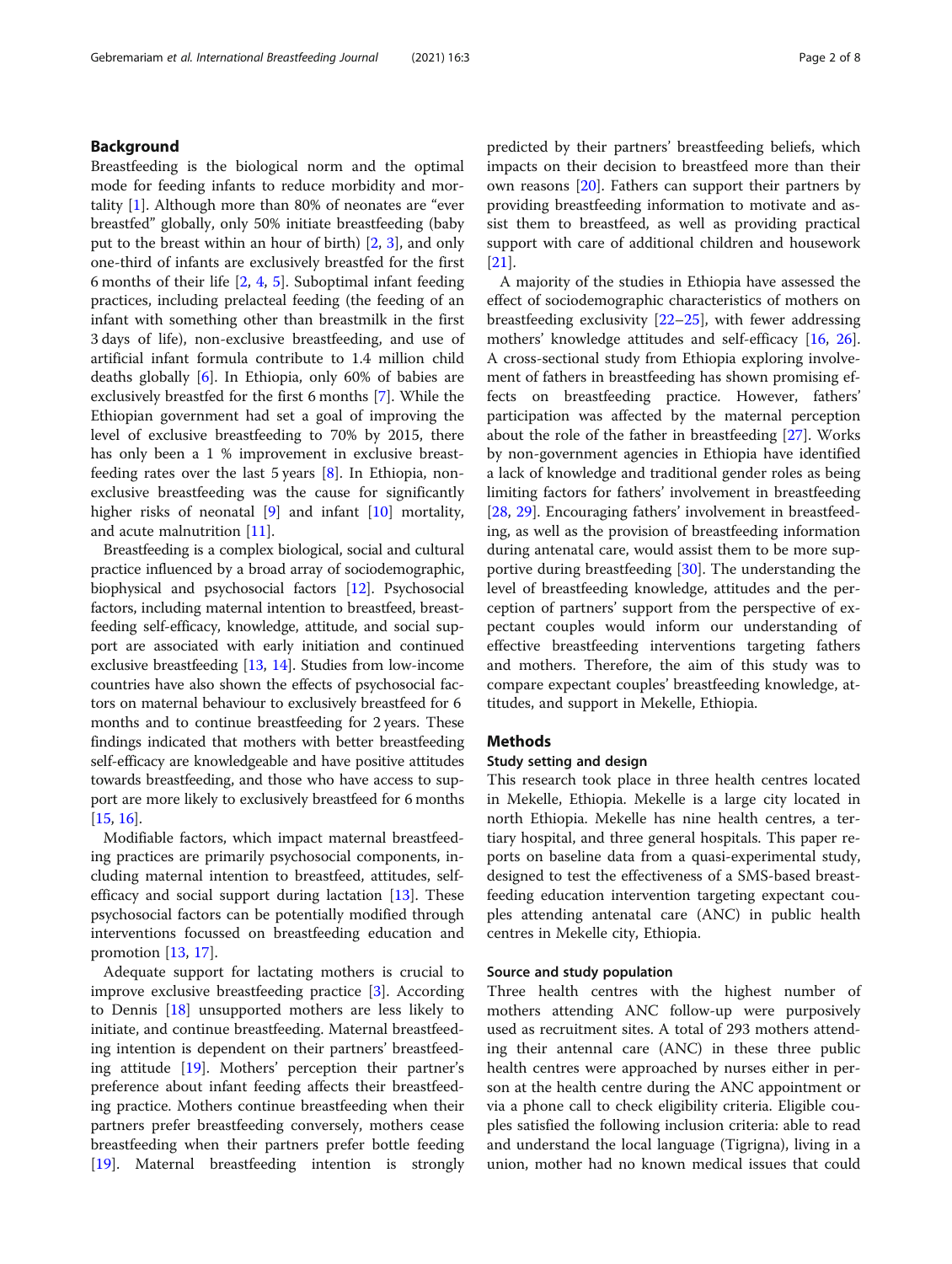hinder breastfeeding, there were no known issues with the foetus or pregnancy and both members of the couple were able to provide a written informed consent. Based on these criteria, 128 expectant couples were included in this study.

# Data collection

Data were collected through a face-to-face interview between September and October 2018 by trained nurses working in the health centre. A modified version of the cross-cultural adaption process was utilised, in which the questionnaires were translated to Tigrigna, after which the Tigrigna versions of the questionnaires were back-translated to English by two public health nutrition experts from Mekelle University [[31\]](#page-7-0). Finally, face validity to check for understanding and language was conducted for all questionnaires with fathers and mothers who had children under 2 years of age but not reliability and validity assessment.

# Variables and measurement

Questions on father and mother characteristics such as age, educational status, income, and employment status; and pregnancy and childbirth-related variables such as parity, ANC provider, number of ANC appointments, breastfeeding information during ANC, breastfeeding experience, maternity leave provision, and breastfeeding intention were developed based on the literature [\[12](#page-6-0), [13](#page-6-0), [18,](#page-6-0) [22](#page-6-0), [32](#page-7-0)].

Breastfeeding knowledge/awareness was assessed using a questionnaire adopted from the Food and Agricultural Organization (FAO) of the United Nations (UN) [\[33](#page-7-0)]. This questionnaire has ten open questions, which were later coded into Yes or No responses, based on the protocols. Each correct answer was scored, responses were totalled, and the percentage of correct responses recorded. Breastfeeding attitudes were measured using the Iowa Infant Feeding Attitude Scale (IIFAS). This tool has 17 questions, and uses a five-point Likert scale ranging from  $1 =$  strong disagreement to  $5 =$  strong agreement [[34\]](#page-7-0). Out of the 17 questions nine were reverse scored, thus, these responses were recoded before calculating the total attitude score. The total score was calculated out of 85, with a minimum of 17 and maximum of 85. The questions are non-gendered and can be asked to men and women without modification.

The Partner Breastfeeding Influence Scale (PBIS) was used to measure perceived breastfeeding support and was assessed using five dimensions of partner breastfeeding support (Savvy (Cronbach alpha: men = 0.87, women = 0.82), helping (Cronbach alpha: men = 0.79, women =  $0.82$ ), appreciation (Cronbach alpha: men = 0.86, women = 0.84), breastfeeding presence (Cronbach alpha: men =  $0.88$ , women =  $0.82$ ), and responsiveness

(Cronbach alpha: men =  $0.77$ , women =  $0.76$ )). Mean scores were calculated from all scores, from 1 (extremely not supportive) to 5 (extremely supportive) for each breastfeeding support component [[35\]](#page-7-0).

# Data analysis

The data was analysed using IBM SPSS Statistics version 23 (IBM Crop. Released 2015. IBM SPSS Statistics for Windows, Version 23.0. Armonk, NY: IBM Crop). After data cleaning and coding, descriptive statistics were conducted. Sociodemographic characteristics were presented using frequency and percentage or mean with standard deviation. Normality tests were performed for each continuous variable using skewness test. Based on these tests further analyses were selected. Independent t-test or ANOVA, and Mann-Whitney U Test or Kruskal Wallis test were used for normal distribution and nonnormally distributed data, respectively. Once the explanatory variables were fitted with the dependent variable (gender) variables with  $p$  - value < 0.05 were considered as having significant difference among mothers and fathers. Reporting follows the STROBE guidelines for cross-sectional studies.

# Results

## Sociodemographic characteristics

In this study 128 expectant couples participated. About half (46%) of the participants were first-time parents. Almost half (47%) of mothers did not have paid employment, and only a quarter (26%) of mothers and nearly a third (30%) of fathers had been educated beyond secondary school (Table [1](#page-3-0)).

# Pregnancy and breastfeeding

Among the 128 expectant couples more than half 71 (56%) received their first antenatal care (ANC) for the current pregnancy at 4 to 6 months of gestation, and 73 (57%) of them made two or three ANC visits to the health centre. Among the 70 (55%) mothers who had previous breastfeeding experience, three-quarters (75%) had breastfed their last baby for more than 2 years. Almost all, 125 (98%), of mothers intended to exclusively breastfeed their babies for the first 6 months (Table [2\)](#page-3-0).

# Breastfeeding knowledge, attitudes, and breastfeeding support of expectant couples

Table [3](#page-4-0) presents the mean scores for breastfeeding knowledge, attitudes, and support. There were significant differences between fathers and mothers in the mean score for intention to discuss breastfeeding information (breastfeeding savvy), appreciation, and presence during breastfeeding, and responsiveness during breastfeeding. Comparing the intention to provide breastfeeding support, fathers had higher intention scores regarding supporting their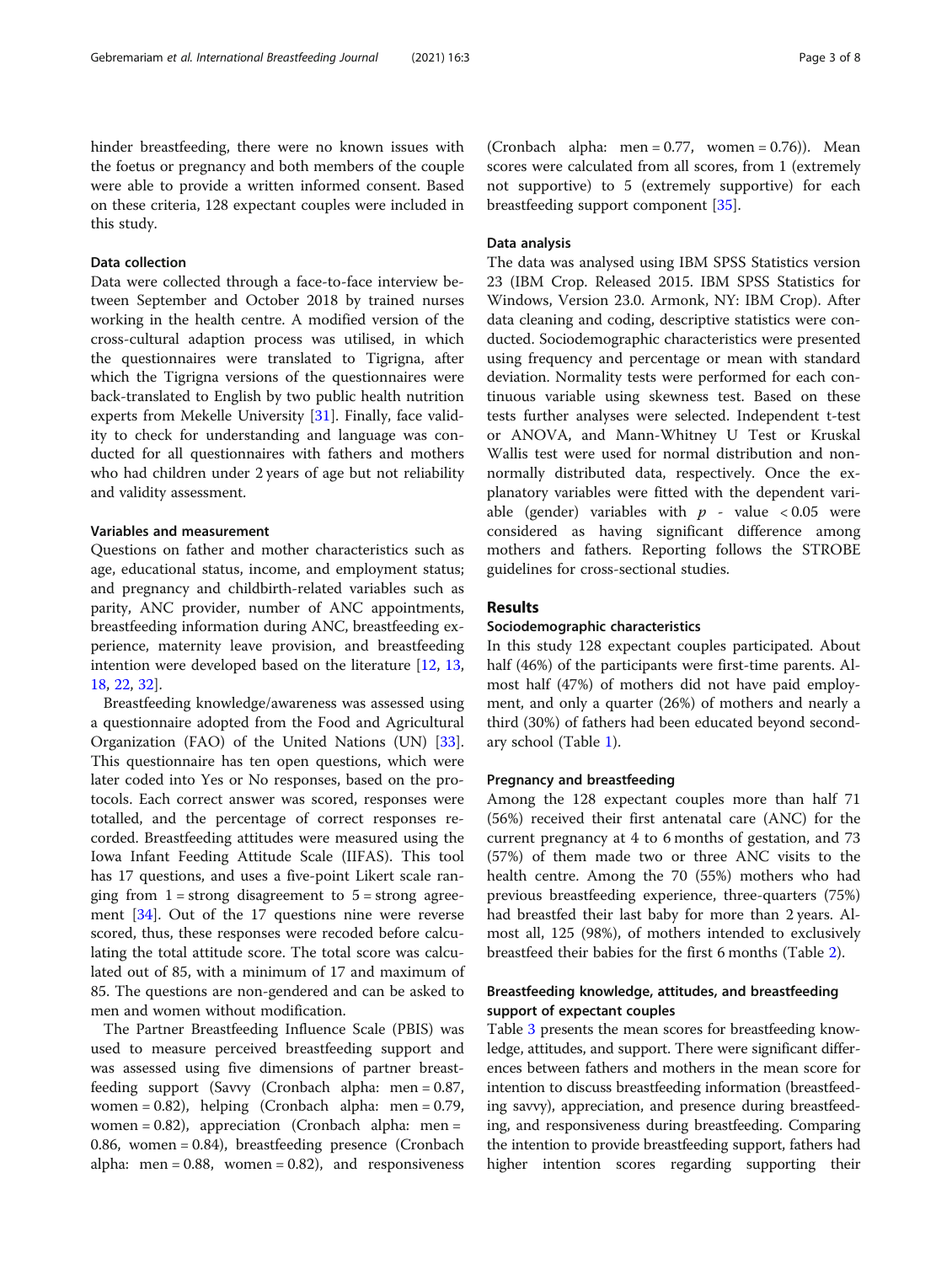<span id="page-3-0"></span>Table 1 Sociodemographic and economic characteristics of

fathers and mothers

| נטנווכוג טווט וווטנווכוג  |                             |                             |
|---------------------------|-----------------------------|-----------------------------|
| <b>Variables</b>          | <b>Mothers</b><br>$N = 128$ | <b>Fathers</b><br>$N = 128$ |
| Age (years)               | Mean $(26.8 + 4.7)$         | Mean (34 + 7.3)             |
| Religion                  |                             |                             |
| Orthodox Christian        | 121 (94.5%)                 |                             |
| Other                     | 7(5.5%)                     |                             |
| <b>Educational Status</b> |                             |                             |
| Primary school            | 39 (30.4%)                  | 42 (32.8%)                  |
| Secondary school          | 56 (43.8%)                  | 48 (37.5%)                  |
| Tertiary                  | 33 (25.8%)                  | 38 (29.7%)                  |
| Household income          | Mean (3629.5 + 2170.9)      |                             |
| Employment                |                             |                             |
| No job                    | 60 (46.9%)                  | 14 (10.9%)                  |
| Own job                   | 41 (32%)                    | 67 (53.9%)                  |
| Employed                  | 27 (21.1%)                  | 47 (35.2%)                  |
| Number of Children        |                             |                             |
| $\Omega$                  | 58 (46%)                    |                             |
| 1                         | 35 (27%)                    |                             |
| 2 and above               | 35 (27%)                    |                             |

partners compared to the mothers' perception scores of the support their husband would provide (breastfeeding appreciation ( $p = 0.02$ ), presence during breastfeeding  $(p = 0.002)$ , and responsiveness during breastfeeding  $(p = 0.002)$ 0.04)) (Table [3](#page-4-0)). One in five fathers (20%) and 13% of mothers had good breastfeeding knowledge, scores above 70%. In addition, mothers and fathers' attitude score indicated neutral towards breastfeeding and formula-feeding (Table [4\)](#page-4-0). Table [5](#page-5-0) describes the differences in mean scores between multiparous and primiparous mothers in breastfeeding knowledge, attitudes, self-efficacy, and breastfeeding support. Multiparous mothers had better mean scores for breastfeeding savvy, breastfeeding helping, and breastfeeding appreciation perceptions with regard to their partners' support, but there were no differences in the other variables compared to the primiparous mothers (Table [5\)](#page-5-0).

# **Discussion**

The current study assessed the level of parents' prenatal breastfeeding knowledge, attitudes, and perception of intended breastfeeding support. There are no known previous studies comparing these factors which affect exclusive breastfeeding practice, among fathers and mothers in Ethiopia. The current study showed that fathers had better intentions regarding showing appreciation of their partner's breastfeeding; being present during breastfeeding or creating a pleasant environment for breastfeeding; and being responsive to breastfeeding with respect to being patient and understanding about

|         |  | Table 2 Pregnancy and previous breastfeeding experience of |  |
|---------|--|------------------------------------------------------------|--|
| mothers |  |                                                            |  |

| Variable                                           | Frequency (%) |
|----------------------------------------------------|---------------|
| Months of pregnancy during first ANC visit         |               |
| 1st to 3rd months                                  | 57 (44.5)     |
| 4th to 6th month                                   | 71 (55.5)     |
| Place ANC received                                 |               |
| Health center                                      | 114 (89.1)    |
| Other                                              | 14 (10.9)     |
| ANC service provider for the current pregnancy     |               |
| Doctor                                             | 8(6.3)        |
| Midwife                                            | 80 (62.5)     |
| Nurse                                              | 65 (50.8)     |
| Health officer                                     | 20 (15.6)     |
| Health extension worker                            | 7(5.5)        |
| Number of ANC visits for the current pregnancy     |               |
| $2 - 3$                                            | 73 (57)       |
| 4 and above                                        | 55 (43)       |
| Have you received breastfeeding information at ANC |               |
| Yes                                                | 90 (70.3)     |
| No                                                 | 38 (29.7)     |
| Do you have previous breastfeeding experience      |               |
| Yes                                                | 70 (54)       |
| Νo                                                 | 58 (46)       |
| How long did you breastfeed your last child        |               |
| $<$ 2 yrs                                          | 17 (24.6)     |
| $\geq$ = 2 yrs                                     | 52 (75.4)     |
| Do you have maternity leave (employed mothers)     |               |
| Yes                                                | 25 (92.6)     |
| Νo                                                 | 2(7.4)        |
| How much maternity leave (employed mothers)        |               |
| 1 Month                                            | 1(3.8)        |
| 3 Months                                           | 6(26.9)       |
| 4 Months                                           | 18 (69.3)     |
| How do you intend to breastfeed your baby          |               |
| Breastmilk                                         | 125 (97.7)    |
| Breastmilk + infant formula                        | 3(2.3)        |
| How long should a baby be exclusively breastfed    |               |
| 6 months                                           | 101 (79.9)    |
| Others                                             | 27 (20.1)     |
| Up to what age should a baby breastfeed            |               |
| Before 2 yrs                                       | 5(3.9)        |
| 2 yrs. and above                                   | 123 (96.1)    |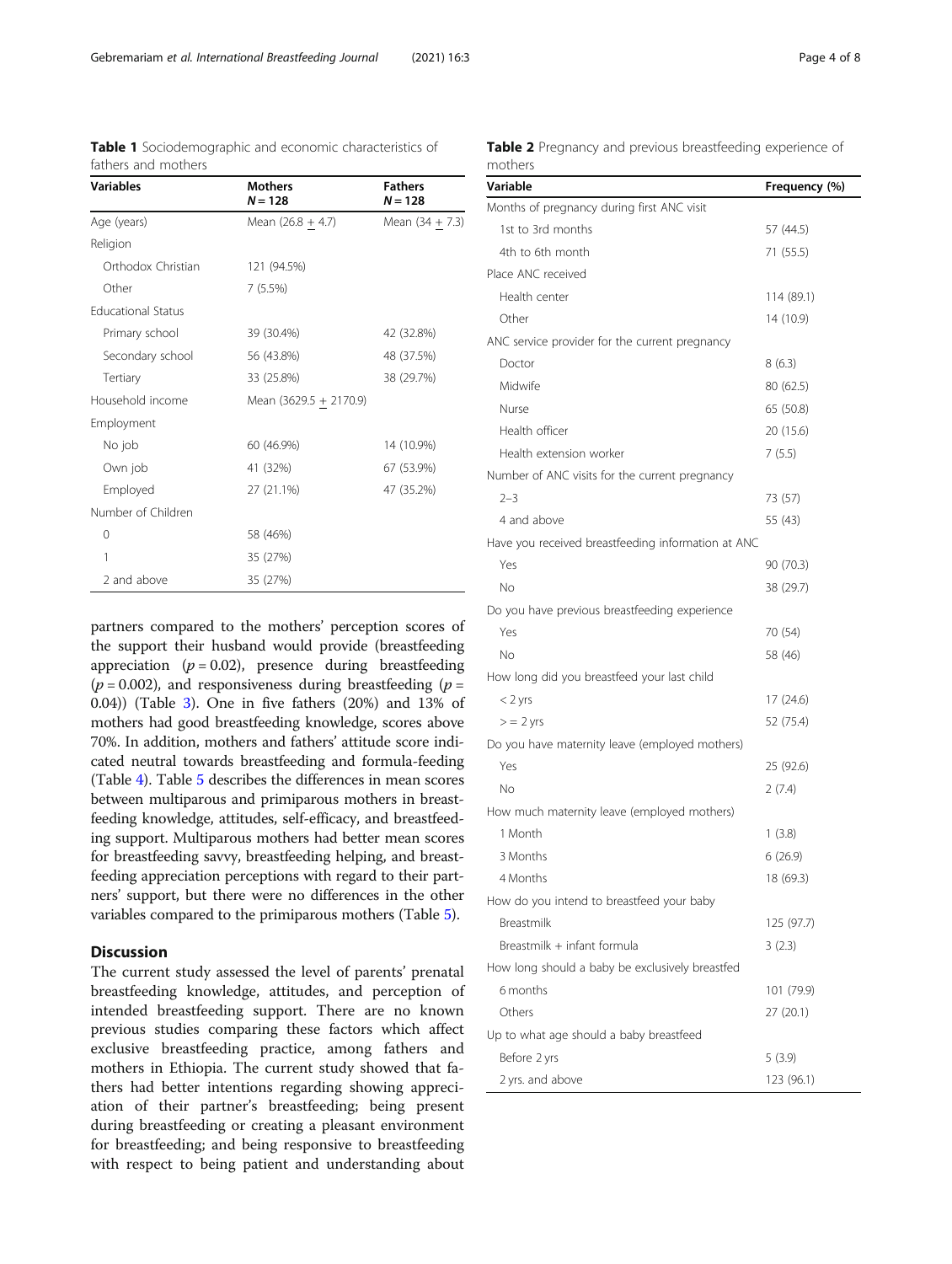| <b>Breastfeeding construct</b> | <b>Mothers</b>       | <b>Fathers</b>       | $P - value$ |
|--------------------------------|----------------------|----------------------|-------------|
| Knowledge                      | Mean $(61.5 + 14.4)$ | Mean $(61.4 + 17.0)$ | 0.66        |
| Attitude                       | Mean $(62 + 7.4)$    | Mean $(61.4 + 8.5)$  | 0.54        |
| Support                        |                      |                      |             |
| Savvy                          | Mean $(36.4 + 7.6)$  | Mean $(38 + 8)$      | 0.05        |
| Helping                        | Mean $(29.0 + 5.4)$  | Mean $(29.0 + 6.0)$  | 0.15        |
| Appreciation                   | Mean $(24.9 + 4.9)$  | Mean $(26 + 5.0)$    | 0.02        |
| Presence                       | Mean $(24.4 + 4.8)$  | Mean $(26 + 4.7)$    | 0.002       |
| Responsiveness                 | Mean $(20 + 3.9)$    | Mean $(21 + 4.0)$    | 0.04        |

<span id="page-4-0"></span>Table 3 Breastfeeding knowledge, attitude, and support of expectant couples

the time it takes to breastfeed. Multiparous mothers had more positive perception with regard to their partners' breastfeeding savvy, help and appreciation compared to primiparous mothers, but not in terms of breastfeeding knowledge, attitude, self-efficacy, presence and responsiveness. In addition mothers and fathers had low levels of breastfeeding knowledge [\[33](#page-7-0)].

The current study showed that there were no significant differences in breastfeeding knowledge scores of mothers and fathers. Parents' knowledge about benefits of breastfeeding for the mother, breastfeeding on demand, and the importance of breastmilk expression were low. These scores were lower than maternal knowledge scores using the same tool in Ghana [[36](#page-7-0)]. Many studies from Ethiopia indicate that women with better knowledge about the benefits of breastfeeding were more likely to exclusively breastfeed their infants for 6 months [[11,](#page-6-0) [26,](#page-7-0) [32,](#page-7-0) [37,](#page-7-0) [38\]](#page-7-0). Previous study also indicated that fathers lack specific knowledge about infant and young infant feeding [[28](#page-7-0)]. It has been suggested that fathers need more information related to breastfeeding and how they could support their partners [\[39](#page-7-0)]. Improving the

understanding of optimal infant and child feeding could improve the likelihood of exclusive breastfeeding practice [[40](#page-7-0)]. A systematic review from low- and middleincome countries also revealed that parents who received breastfeeding education to improve awareness were more likely to initiate breastfeeding early, exclusively breastfeed, and practice continued breastfeeding to at least 2 years of age [[41\]](#page-7-0).

Positive attitudes towards breastfeeding determines maternal exclusive breastfeeding practice. According to Dennis [[18\]](#page-6-0) and Meedya [[13\]](#page-6-0) mothers with positive attitudes towards breastfeeding are at lower risk of early discontinuation of breastfeeding. Positive attitude of mothers to breastfeeding substantially influences their exclusive breastfeeding practice by improving their prenatal exclusive breastfeeding intention [\[40](#page-7-0)]. Fathers' attitude on whether their partners should breastfeed strongly predicts the level of maternal intention to breastfeed. Mothers who perceive that their partners prefer breastfeeding are less likely to cease breastfeeding at any time compared to those who perceive their partners prefer bottle feeding, or are indecisive about how

Table 4 Comparison of fathers' and mothers' knowledge of exclusive breastfeeding

| <b>Variables</b>                                                                                              | <b>Mothers Frequency</b><br>(% ) | <b>Fathers Frequency</b><br>(%) |
|---------------------------------------------------------------------------------------------------------------|----------------------------------|---------------------------------|
| First food for the newborn is breastmilk                                                                      | 125 (97.7)                       | 126 (98.4)                      |
| Exclusive breastfeeding is giving the child breastmilk for the first 6 months                                 | 78 (60.9)                        | 81 (63.3)                       |
| Babies should take only breastmilk for the first 6 months of their life                                       | 101 (78.9)                       | 105(82)                         |
| Breastmilk only is sufficient for the baby's first 6 months of life                                           | 64 (50)                          | 48 (37)                         |
| The baby should be breastfed on demand                                                                        | 22(17.2)                         | 32(25)                          |
| Has knowledge on the benefits of exclusive breastfeeding to the baby                                          | 117 (91.4)                       | 118 (92.2)                      |
| Exclusive breastfeeding is beneficial to the mother                                                           | 48 (37.5)                        | 53 (41.4)                       |
| Breastmilk supply can be sustained by having good nutrition/eating well                                       | 117 (91.4)                       | 107 (83.6)                      |
| In times of absence the baby can continue to be exclusively breastfed by expressing breastmilk and<br>storing | 44 (34.4)                        | 51 (39.8)                       |
| Health personnel can assist in overcoming breastfeeding difficulties                                          | 71 (55.5)                        | 61(47.7)                        |
| Knowledge category indicative of urgent intervention <sup>a</sup><br>Good score $(>70%)$                      | 17(13.3)                         | 25 (19.5)                       |

<sup>a</sup>According to FAO guideline score < =70% indicates urgent need for nutritional intervention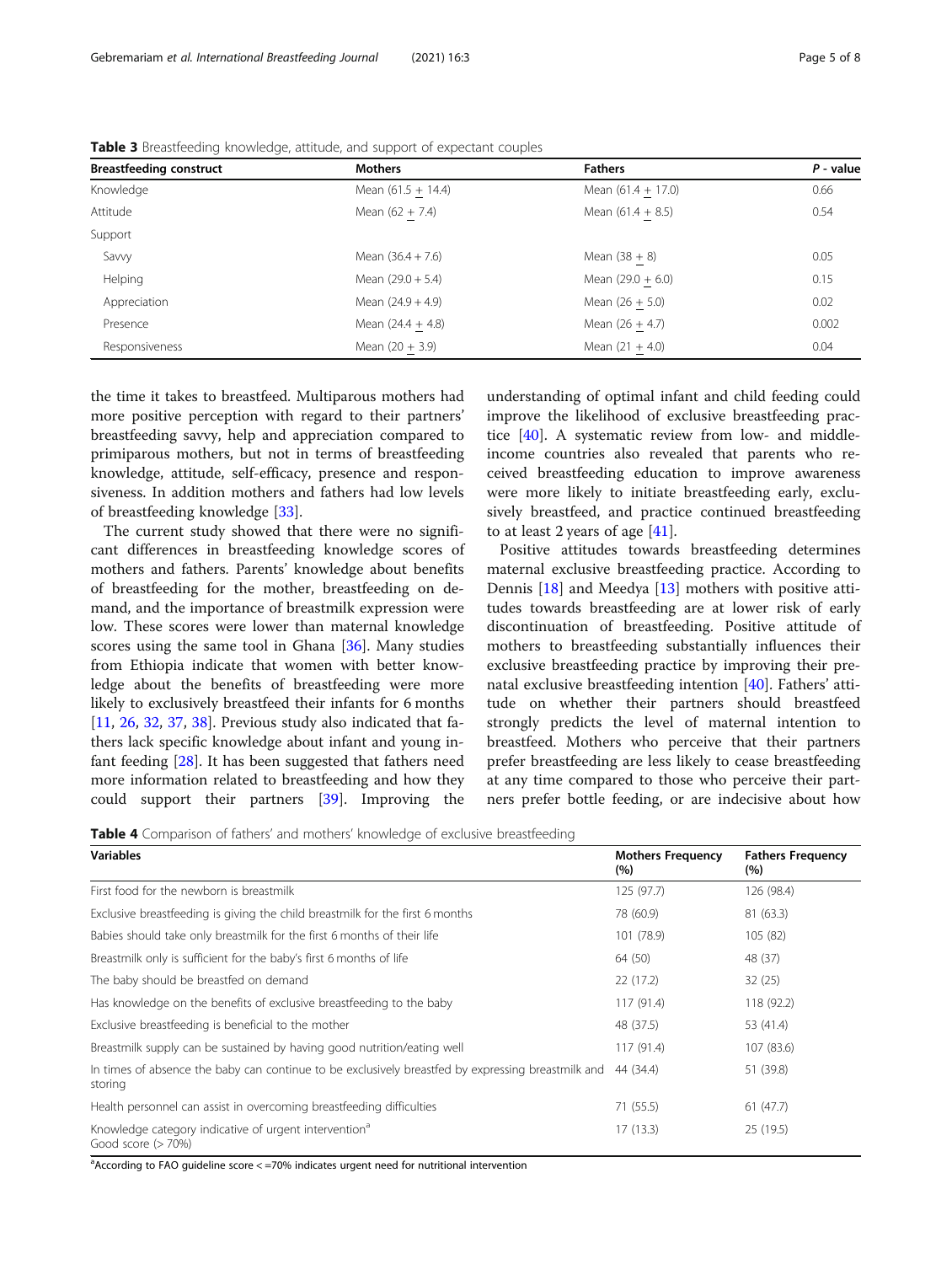<span id="page-5-0"></span>Table 5 Mean score difference between multiparous and primiparous mothers

| <b>Variables</b> | <b>Multiparous</b> | Primiparous | $P - value$ |
|------------------|--------------------|-------------|-------------|
| Attitude         | 63                 | 60.8        | 0.09        |
| Knowledge        | 67.9               | 60.3        | 0.23        |
| Self-efficacy    | 69.6               | 56.3        | 0.08        |
| Savvy            | 70.9               | 66.8        | 0.03        |
| Help             | 30                 | 27.8        | 0.02        |
| Appreciation     | 70.1               | 57.6        | 0.05        |
| Presence         | 67.8               | 60.4        | 0.25        |
| Responsiveness   | 20                 | 19          | 0.69        |

their child is fed  $[19]$  $[19]$ . The current study showed that there was no significant difference in breastfeeding attitudes between mothers and fathers. Previous studies showed that maternal breastfeeding attitude was significantly correlated with the father's breastfeeding attitude score, indicating parents share similar breastfeeding attitudes [[42\]](#page-7-0). In line to the current study, previous study showed that breastfeeding attitude of fathers and mothers were almost similar [\[43](#page-7-0)].

Fathers believe encouraging and showing appreciation to their partner during breastfeeding is one way of providing support to mothers to improve breastfeeding practice [[44](#page-7-0)]. The current study showed that fathers scored better regarding their intentions to encourage and value breastfeeding compared to the perception of mothers regarding their expectations of partner support. Multiparous women had higher expectations possibly based on previous experience. While such a difference is perhaps to be expected, the low expectations of mothers is something that could be addressed. Fathers indicated that they could help their partners by encouraging breastfeeding. According to the assessment of Alive & Thrive in the Tigray region, Ethiopian, fathers have a strong interest in improving their knowledge in relation to child feeding and have reflected their willingness to support their partners [\[29\]](#page-7-0). According to Tohotoa et al. [[30](#page-7-0)] mothers believe that fathers make a difference in encouraging mothers to do the best thing with regard to breastfeeding. A previous study has shown that, mothers who perceived that their partners preferred breastfeeding were less likely to cease breastfeeding at any time compared to those who perceived their partners preferred bottle feeding, or were indecisive about how their child was fed [[19](#page-6-0)]. Therefore, future interventions should emphasise the importance of encouragement and showing appreciation for breastfeeding among both fathers and mothers.

The fathers' role in providing physical and emotional support to their breastfeeding partner could positively influence the mother's breastfeeding practice. Mothers want fathers to be advocates for breastfeeding, and to show them their emotional support through their presence during breastfeeding [\[45](#page-7-0)]. The current study showed that, fathers believed they should be close to their partner during breastfeeding to improve maternal confidence in order to enhance continued breastfeeding. However, mothers' perceptions of their partners' support during breastfeeding was low. Previous studies showed that fathers' presence during and support of improved breastfeeding [[46\]](#page-7-0), and reduce maternal anxiety and feelings of isolation [[45](#page-7-0)]. Although fathers believed that breastfeeding support is important, their involvement is determined by their partners perception on the role they could play, and fathers are not part of breastfeeding decision, and most of the time fathers felt left out [[47](#page-7-0)–[49](#page-7-0)]. Therefore, it is important to inform fathers and mothers on how fathers can assist their partner during breastfeeding and be part of the decision-making around breastfeeding.

Responsiveness is an individual's belief about how their partner understands, cares and validates their decisions [[35](#page-7-0)]. According to the current study fathers' perceptions regarding their responsiveness or the degree to which fathers were sensitive to the needs of their partners and respected their decisions was significantly higher in fathers compared to mothers. Again, this is to be expected and for mothers with previous experience based on this prior experience. Fathers' breastfeeding responsiveness improves maternal breastfeeding satisfaction, helping mothers to comfortably breastfeed and to continue breastfeeding [\[35](#page-7-0)]. When fathers have positive attitude towards and the ability to provide the required breastfeeding support to their partner, they can bring a significant change to maternal breastfeeding practice [[50\]](#page-7-0). The positive perception of fathers in the current study and whether they are able to provide the required support with regard to breastfeeding responsiveness indicates they could have a positive influence on breastfeeding practice. However, the low expectations of mothers regarding the support their partners could provide potentially hinders their involvement and the provision of this support.

One of the strengths of this study is that it is one of only a few studies comparing breastfeeding related knowledge, attitudes, and intended/expected support among expectant parents. As the data was collected during the antenatal period and therefore not reliant on retrospective memory. There are however a number of limitations. The data could be subject to social desirability bias, as the data were collected by trained nurses from the health centre attended by the couple. Although the tools went through face validity, but reliability and validity testes were not conducted in Ethiopian context. In addition, there were no indications of other support provided in the household that may have attenuated the expectation and intention to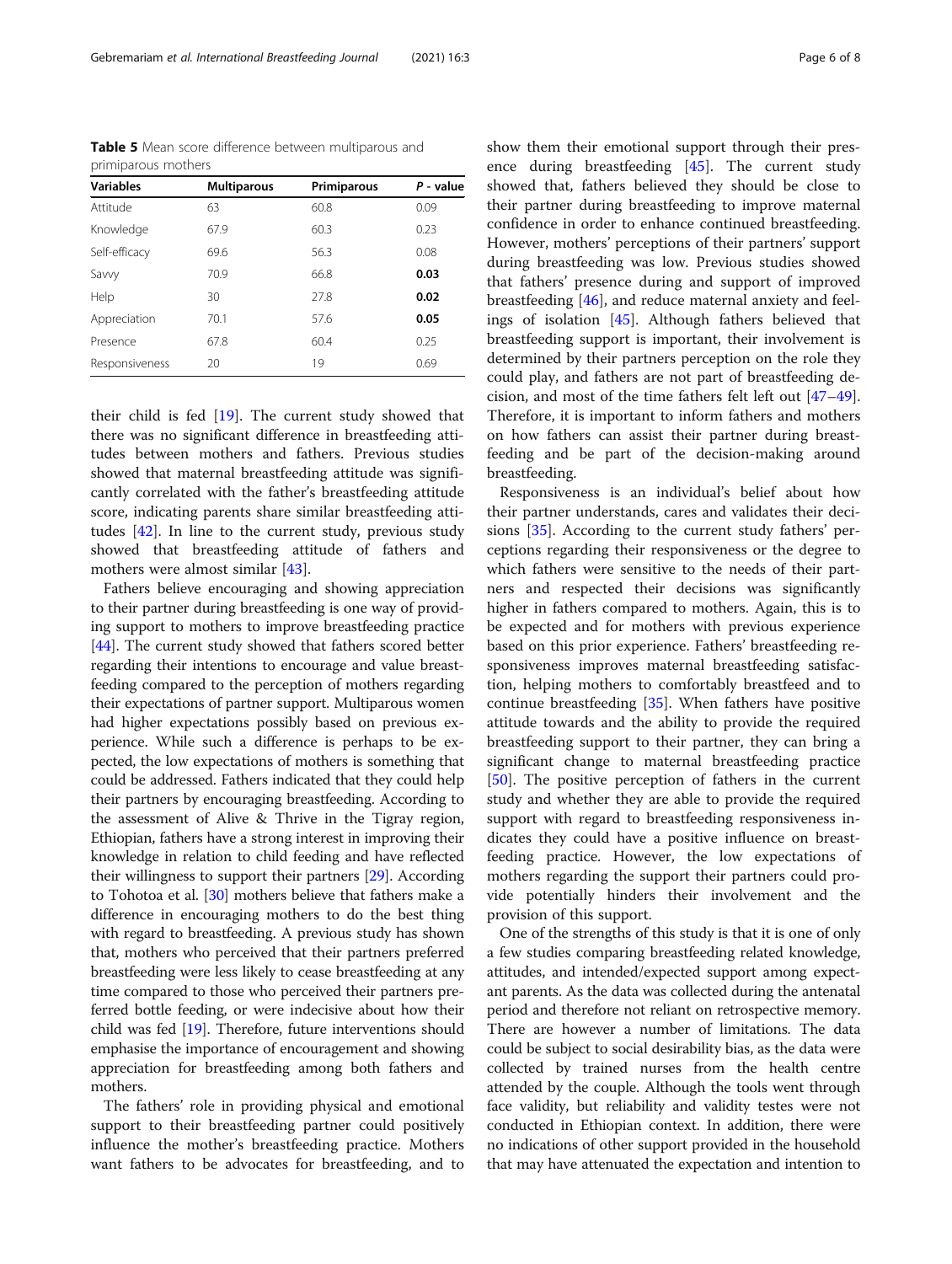<span id="page-6-0"></span>provide support. For example, the presence of a highly supportive grandparent may have influenced the support provided by the partner. Finally, the sample was limited in size and geographical location and therefore may not be representation of the general pregnant population in Ethiopia.

# Conclusions

Fathers tend to show better perceived breastfeeding support in terms of breastfeeding appreciation, presence, and responsiveness. The low perception of mothers with regard to fathers' support could cause exclusion of fathers from breastfeeding and the decision regarding breastfeeding which could negatively influence breastfeeding practice. The breastfeeding knowledge score of mothers and fathers was low indicating the need for specific information. This low level of breastfeeding knowledge could affect parents' breastfeeding attitudes; therefore, breastfeeding interventions should address breastfeeding knowledge, attitude, and fathers' support.

#### Acknowledgements

We would gratefully like to thank the study participants, Tigray Regional Health Bureau, and directors of the health centers for facilitating the research, and the data collectors for their help in recruitment and conducting the data collection.

# Authors' contributions

KTG participated in design, data collection, analysis, and manuscript write-up. DG and OZ participated in design, analysis and manuscript revision. AM participated in design. The author(s) read and approved the final manuscript.

#### Funding

This work was supported by Queensland University of Technology (QUT) PhD student allocation and the Child and Adolescent Health (CAH) theme of Institute of Health and Biomedical Innovation (IHBI), QUT. These funding institutions have not played a role in the design, analysis or preparation of this manuscript.

#### Availability of data and materials

The datasets used and/or analysed during the current study are available from the corresponding author on reasonable request.

#### Ethics approval and consent to participate

This study obtained ethical approval from the Human Research Ethics Committee (HREC) of Queensland University of Technology (QUT), UHREC: 1700000717, Australia; and the Health Research Ethics Review Committee (HRERC) of Mekelle University, Ethiopia, ECR: 1194/2017. All participants provided written informed consent. Participation was voluntary with the right to withdraw at any time.

#### Consent for publication

Not applicable

#### Competing interests

Authors declare there no conflict of interest.

### Author details

<sup>1</sup>School of Exercise and Nutrition Sciences, Queensland University of Technology, Brisbane, Australia. <sup>2</sup>School of Public Health, College of Health Sciences, Mekelle University, Mekelle, Ethiopia. <sup>3</sup>School of Design, Queensland University of Technology, Brisbane, Australia.

# Received: 30 March 2020 Accepted: 14 December 2020 Published online: 04 January 2021

#### References

- 1. Lawrence PB. Breast milk. Best source of nutrition for term and preterm infants. Pediatr Med Clin N Am. 1994;41(5):925–41.
- 2. Victora GC, Bahl R, Barros AJD, France GVA, Horton S, Krasevec J, et al. Breastfeeding in the 21st century: epidemiology, mechanisms, and lifelong effect. Lancet. 2016;387:475–90.
- 3. World Health Organization. Global Strategy for Infant and Young Child Feeding. Geneva: World Health Organization; 2001.
- 4. World Health Organization. Exclusive breastfeeding under 6 months: global health observatory data repository. 2014. [cited 2016 12/09]. Available from: [http://apps.who.int/gho/data/view.main.NUT1710?lang=en.](http://apps.who.int/gho/data/view.main.NUT1710?lang=en)
- 5. Cai X, Wardlaw T, Brown D. Global trends in exclusive breastfeeding. Int Breastfeed J. 2012;7:12.
- 6. World Health Organization. Model chapter for textbooks for medical students and allied health professionals, in infant and young child feeding. Geneva: WHO; 2009.
- 7. Ethiopian Public Health Institute (EPHI) and ICF. Ethiopia mini demographic and health survey 2019: key indicators. Rockville: EPHIand ICF; 2019.
- 8. Ahmed KY, Page A, Arora A, Ogbo FA. Trends and determinants of early initiation of breastfeeding and exclusive breastfeeding in Ethiopia from 2000 to 2016. Int Breastfeed J. 2019;14:40.
- 9. Mengesha HG, Wuneh AD, Lerebo WT, Tekle TH. Survival of neonates and predictors of their mortality in Tigray region, Northern Ethiopia: prospective cohort study. BMC Pregnancy Childbirth. 2016;16:202. [https://doi.org/10.](https://doi.org/10.1186/s12884-016-0994-9) [1186/s12884-016-0994-9](https://doi.org/10.1186/s12884-016-0994-9).
- 10. Biks GA, Berhane Y, Worku A, Gete YK. Exclusive breast feeding is the strongest predictor of infant survival in Northwest Ethiopia: a longitudinal study. J Health Popul Nutr. 2015;34:9. <https://doi.org/10.1186/s41043-015-0007-z>.
- 11. Egata G, Berhane Y, Worku A. Predictors of non-exclusive breastfeeding at 6 months among rural mothers in East Ethiopia: a community-based analytical cross-sectional study. Int Breastfeed J. 2013;8:8.
- 12. Siddika SY, Anselm SB, Suzan Y. Determinants of exclusive breast feeding in sub-Saharan Africa: a multilevel approach. Paediatr Perinat Epidemiol. 2016; 30(5):439–49.
- 13. Meedya S, Fahy K, Kable A. Factors that positively influence breastfeeding duration to 6 months: a literature review. Women Birth. 2010;23(4):135–45.
- 14. de Jager E, Broadbent J, Fuller-Tyszkiewicz M, Skouteris H. The role of psychosocial factors in exclusive breastfeeding to six months postpartum. Midwifery. 2014;30(6):657–66.
- 15. Mutuli LA, Walingo MK, Othuon LA. Assessing predictive power of psychosocial factors on breastfeeding behavior of mothers attending postnatal clinics in western Kenya. Infant Child Adolesc Nutr. 2012;4(4):230–41.
- 16. Minas AG, Ganga-Limando M. Social-cognitive predictors of exclusive breastfeeding among primiparous mothers in Addis Ababa, Ethiopia. PLoS ONE. 2016;10:e0164128. [https://doi.org/10.1371/journal.pone.0164128.](https://doi.org/10.1371/journal.pone.0164128)
- 17. Dennis C-L. The breastfeeding self-efficacy scale:psychometric assessment of the short form. J Obstet Gynecol Neonatal Nurs. 2003;32(6):734–44.
- 18. Dennis C-L. Breastfeeding initiation and duration: a 1990-2000 literature review. J Obstet Gynecol Neonatal Nurs. 2002;31(1):12–32.
- 19. Scott JA, Landers MC, Hughes RM, Binns CW. Factors associated with breast feeding at discharge and duration of breast feeding. J Paediatr Child Health. 2001;37:254–61.
- 20. Rempel LA, Rempel JK. Partner influence on health behaviour decision making: increasing breast feeding duration. J Soc Pers Relat. 2004;21(1):92–211.
- 21. Rempel LA, Rempel JK. The breast feeding team: the role of involved fathers in the breast feeding family. J Hum Lact. 2011;27(2):115–22.
- 22. Asemahagn MA. Determinants of exclusive breastfeeding practices among mothers in azezo district, Northwest Ethiopia. Int Breastfeed J. 2016;11:22.
- 23. Seid AM, Yesuf ME, Koye DN. Prevalence of exclusive breastfeeding practices and associated factors among mothers in Bahir Dar city, Northwest Ethiopia: a community based cross-sectional study. Int Breastfeed J. 2013;8:14.
- 24. Misgan LL, Gemechu YB, Adugnew M, Asrade A, Adamie B, Gebremedin E, et al. Factors associated with exclusive breastfeeding practices among mothers in dubti town, afar regional state, Northeast Ethiopia: a community based cross-sectional study. Int Breastfeed J. 2016;11:4.
- 25. Biks GA, Tariku A, Tessema GA. Effects of antenatal care and institutional delivery on exclusive breastfeeding practice in northwest Ethiopia: A nested